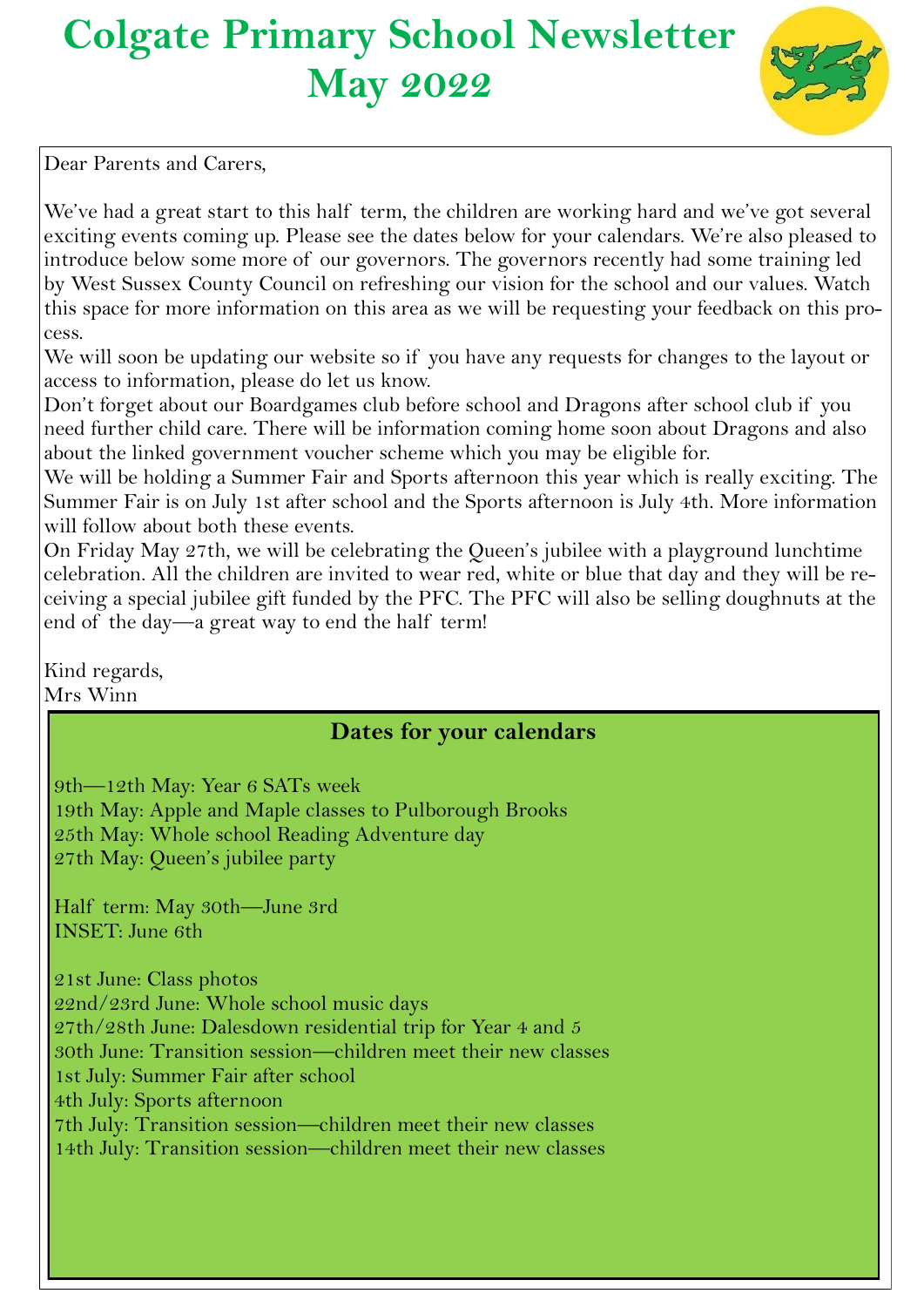# **Governor news**

#### **Giles Korner, Associate Governor**

Moving to Colgate 8 years ago, I always wanted to become more involved with the Community. With the School being the centre of the community, I jumped at the chance to join the Governing Board. I help run a technology consultancy business with focus on buildings and aim to use some of my area of expertise to support Mrs Winn and her fab Team's vision for the School.

#### **Hugh Mickel, Parent Governor**

I'm Hugh, Dad to Xander in Apple Class. My wife and I have been in the area for about 7 years, and have two lovely and wild children Xander, and his younger sister, Rory along with Monkey the dog. We hope that Rory will also join Colgate when she starts school.

I am originally from rural Perthshire in Scotland. The scenery and access to the great out-

doors instilled a love of the countryside that has stayed with me. I have to admit I miss the 'proper' hills of home! I was educated in Crieff before going to Dundee University to study accountancy. I currently work for the packaging firm DS Smith as a senior Financial Planning and Analysis manager which involves looking at a lot of spreadsheets!

I joined the governing board last December. My father was the chair of governors at my old school, so I understand the importance of having a strong governing board in place to support the head teacher and the school. I am very much looking forward to getting more involved in the life of the school. I

am the link governor for Cedar class and I am looking forward to seeing their learning and development. If there is anything that I can help with then please let me know.

# **Nick Fox, Parent Governor**

I have been a parent governor at Colgate for only a few months, and was really pleased to have been elected. I will try to help wherever and however I can going forwards.

I am a lawyer in the City by trade, and practice in litigation which means I spend all day arguing with people which I do quite enjoy. Whilst I tend to win some of those arguments, I am

afraid that that win percentage drops dramatically when it comes to negotiating with my better half at home.

I am a proud northerner, a sandgrown'un (born in Blackpool) as it happens and a loyal and passionate Blackpool fan. A proper club, as my father drilled into me from an early age.

I am very much an adopted Sussex boy though and feel very much at home here in this beautiful forested county, where I indulge in what truly satisfies me which is being a husband and father to my wonderful family.

Look forward to seeing you all at pick up time!